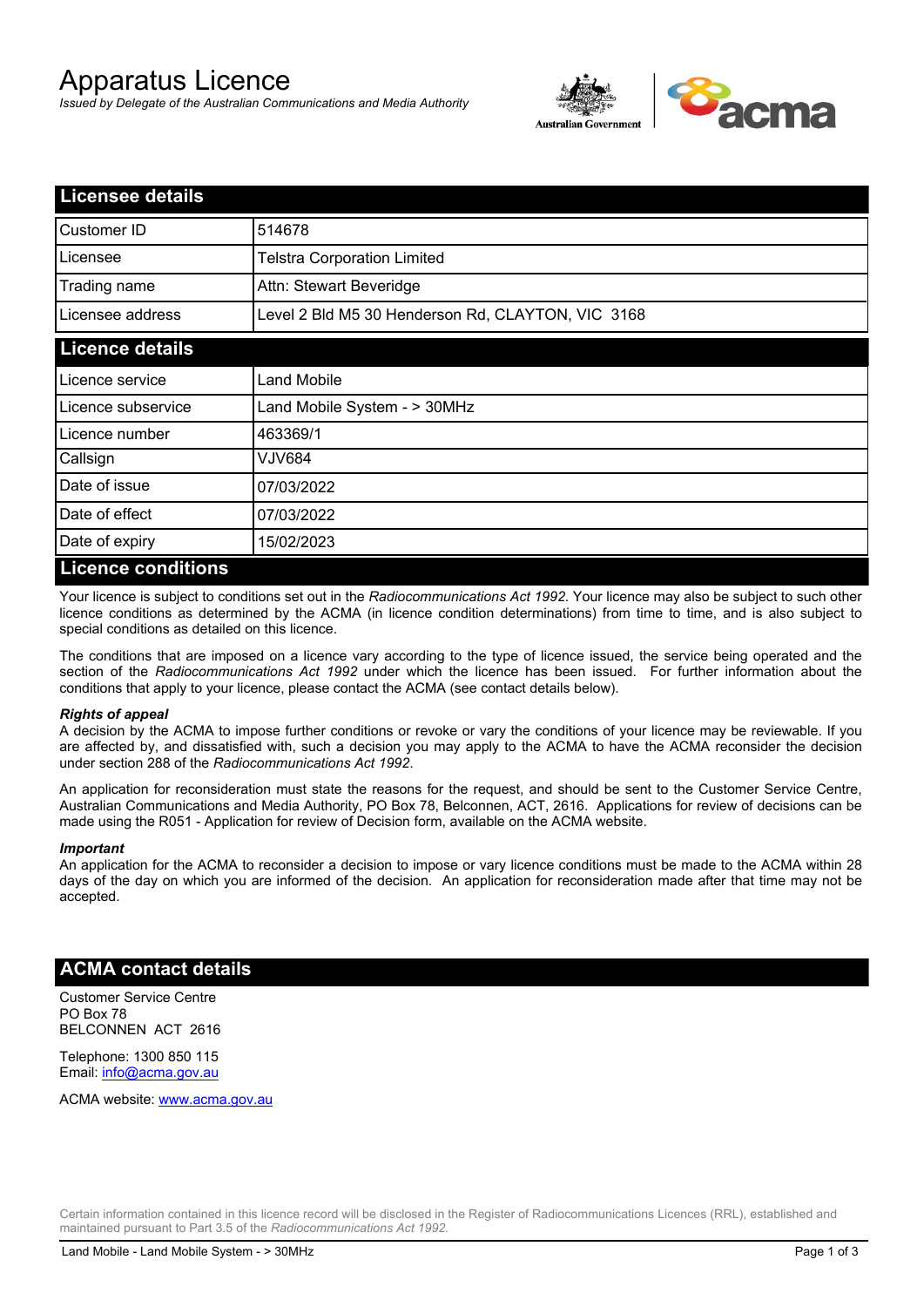# **Special Conditions applying to licence no.: 463369/1**

When the transmitter is coupled to an antenna the level of all discrete spurious components caused by the transmitter & measured at the connection to the antenna must not exceed -30 DBM. Broadband noise floor of the transmitter measured at the same point must not exceed -47 DBM in a 16 kHz bandwidth for frequency offsets greater than 300 kHz from the transmit frequency.

## **Advisory Notes applying to licence no.: 463369/1**

Conditions applicable to the operation of Land Mobile System station(s) authorised under this licence can be found in the Radiocommunications Licence Conditions (Apparatus Licence) Determination and the Radiocommunications Licence Conditions (Land Mobile Licence) Determination. Copies of these determinations are available from the ACMA and from the ACMA home page (www.acma.gov.au).